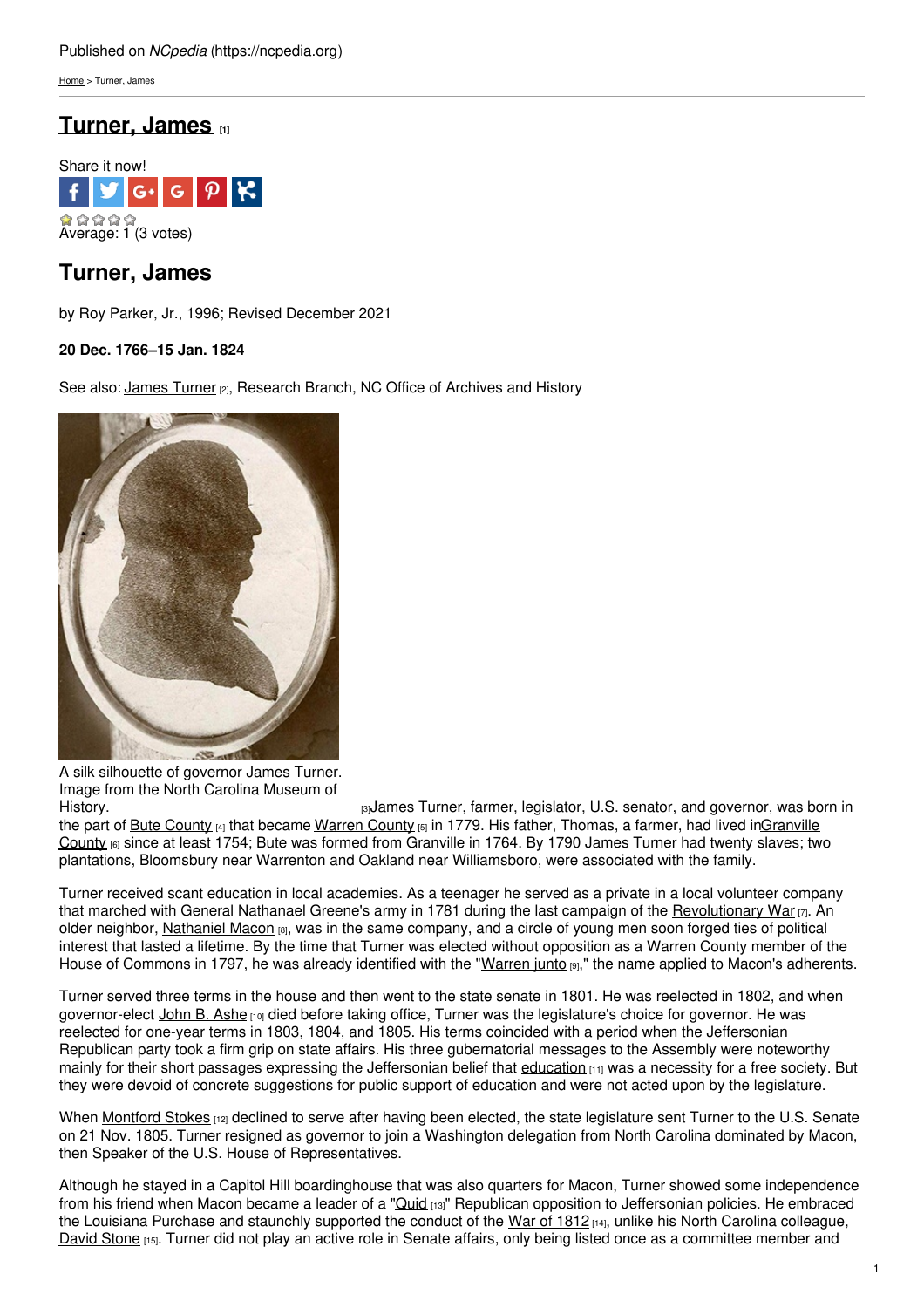that on the Committee on Enrolled Bills.

His service was increasingly mortgaged to bad health, and when he was unable to leave for the session of 1816, he sent a letter of resignation, dated 21 Nov. 1816, to Governor [William](https://ncpedia.org/biography/miller-william) Miller [16], another Warren County neighbor. Turner took no further active part in politics and died at Bloomsbury, where he was buried.

Turner was married three times and survived by his third wife. In 1783 he married Mary Anderson of Warrenton, and they had four children: Thomas, [Daniel](https://ncpedia.org/biography/turner-daniel) [17], Rebecca, and Mary. She died in 1802, leaving, according to her obituary, "a smiling race of pratlers." Anna Cochran became Turner's second wife in 1803; she died in 1806. He married Elizabeth Johnston, widow of Dr. William Johnston, in 1810, and they had two daughters. Their daughter Rebecca married George E. Badger, of Hillsborough, later a congressmen and Secretary of the Navy in the administrations of presidents William Henry Harrison and John Tyler. Turner's son Daniel was a graduate of the U.S. Military Academy, an officer in the War of 1812, and a congressman in 1827–29.

### **References:**

Samuel A. Ashe, ed., *[Biographical](https://archive.org/stream/biographicalhis00ashegoog#page/n400/mode/2up) History of North Carolina*, vol. 3 [18] (1906).

*Biog. Dir. Am. Cong*. (1971).

John L. Cheney, Jr., ed., *North Carolina Government, 1585–1979* (1981).

William E. Dodd, *Life of [Nathaniel](https://archive.org/details/lifenathanielmaco00doddrich) Macon* [19] (1903).

D. H. Gilpatrick, *Jeffersonian Democracy in North Carolina* (1931).

Perry Goldman and James S. Young,*United States Congressional Directories, 1789–1840* (1973).

Lois S. Neal,*Abstracts of Vital Records of Raleigh, North Carolina: Newspapers, 1799–1819*(1979).

#### **Additional Resources:**

"James Turner." N.C. Highway Historical Marker G-46, N.C. Office of Archives & History. [https://www.ncdcr.gov/about/history/division-historical-resources/nc-highway-historical-marker-program/Markers.aspx?](https://www.ncdcr.gov/about/history/division-historical-resources/nc-highway-historical-marker-program/Markers.aspx?sp=Markers&k=Markers&sv=G-46) sp=Markers&k=Markers&sv=G-46 [20] (accessed March 1, 2013).

James Turner Papers, North Carolina State Archives, Raleigh, NC, USA. [http://digital.ncdcr.gov/cdm/search/collection/p16062coll24/searchterm/t...](http://digital.ncdcr.gov/cdm/search/collection/p16062coll24/searchterm/turner%2C james%2C 1766-1824/field/subjec/mode/all/conn/and/order/date/ad/asc) [21]

"Turner, James, (1766 - 1824)."*Biographical Directory of the United States Congress*. <http://bioguide.congress.gov/scripts/biodisplay.pl?index=T000423> [22] (accessed March 1, 2013).

"Communications. To His Excellency James Turner, Esq. Governor of the State of North-Carolina. The memorial of Duncan M'Farland..." An American Time Capsule: Three Centuries of Broadsides and Other Printed Ephemera. Library of Congress. <http://hdl.loc.gov/loc.rbc/rbpe.13500400> [23] (accessed March 1, 2013).

"James Turner." Ashe, Samuel A'Court.*Cyclopedia of Eminent and Representative Men of the Carolinas of the Nineteenth Century*, Volume 2*.* Brant & Fuller, 1892. 602. <https://archive.org/details/cyclopediaofemin02mccr/page/602> [24]

#### **Image Credits:**

"Photograph, Accession #: H.1946.14.98." 1900-1930. North Carolina Museum of History.

**Subjects:** [Biographies](https://ncpedia.org/category/subjects/biography-term) [25] [Farmers](https://ncpedia.org/category/subjects/farmers) [26] [Governors](https://ncpedia.org/category/subjects/governors) [27] Military [personnel](https://ncpedia.org/category/subjects/soldiers) [28] Public [officials](https://ncpedia.org/category/subjects/public-officials) [29] **Authors:** [Parker,](https://ncpedia.org/category/authors/parker-roy-jr) Roy, Jr. [30] **Origin - location:** [Warren](https://ncpedia.org/category/origin-location/piedmont-2) County [31] **From:** Dictionary of North Carolina [Biography,](https://ncpedia.org/category/entry-source/dictionary-no) University of North Carolina Press.[32]

1 January 1996 | Parker, Roy, Jr.

**Source URL:** https://ncpedia.org/biography/turner-james